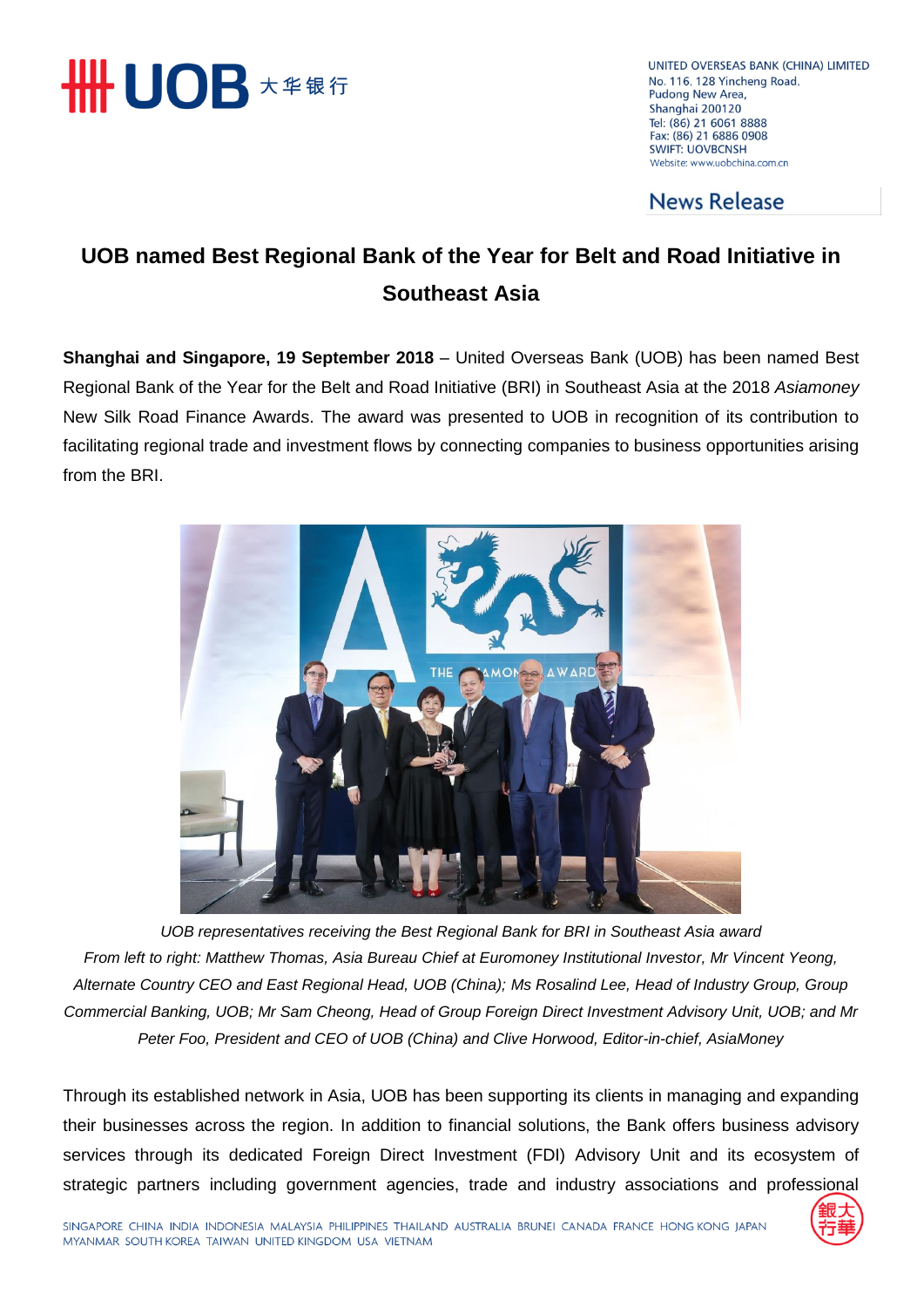# **HHUOB \*\*\*\***

service providers across the region. One such partner is the Shanghai Pudong Development Bank, with which UOB recently signed a Memorandum of Understanding to help more companies tap the BRI for business, trade and investment.

Mr Sam Cheong, Head of Group FDI Advisory Unit, UOB, said, "With our Asian heritage and Southeast Asian roots, we understand the opportunities and challenges in the region and recognise that companies need seamless connectivity to internationalise their business. Besides strengthening our FDI ecosystem of partners, we also continue to enhance our cross-border capabilities. Earlier this year, we set up China Desks in Indonesia, Malaysia, Singapore, Thailand and Vietnam to help companies understand how best to navigate the diverse economic and business environments across these markets."

Since its launch seven years ago, the UOB FDI Advisory Unit has supported more than 500 Chinese companies in their regional expansion and facilitated more than S\$60 billion (approximately RMB300 billion) in business flows.

Mr Peter Foo, President and CEO of UOB (China), said, "We remain steadfast in support of our clients as they seize cross-border business opportunities arising from the BRI and China's liberalisation of its financial sector. We will continue to deepen our presence here, to sharpen our industry expertise and to broaden our range of onshore and offshore financial solutions to help more companies benefit from the growing trade and investment between China and Southeast Asia."

Established in 1989, *Asiamoney* magazine is a financial publication focused on banking, investment and capital markets in Asia. The 2018 New Silk Road Finance Awards ceremony was held at the Ritz-Carlton Financial Street in Beijing on 18 September 2018.

- Ends -

#### **About United Overseas Bank**

United Overseas Bank Limited (UOB) is a leading bank in Asia with a global network of more than 500 offices in 19 countries and territories in Asia Pacific, Europe and North America. Since its incorporation in 1935, UOB has grown organically and through a series of strategic acquisitions. UOB is rated among the world's top banks: Aa1 by Moody's and AA- by Standard & Poor's and Fitch Ratings respectively. In Asia, UOB operates through its head office in Singapore and banking subsidiaries in China, Indonesia, Malaysia and Thailand, as well as branches and representative offices across the region.

Over more than eight decades, generations of UOB employees have carried through the entrepreneurial spirit, the focus on long-term value creation and an unwavering commitment to do what is right for our customers and our colleagues.